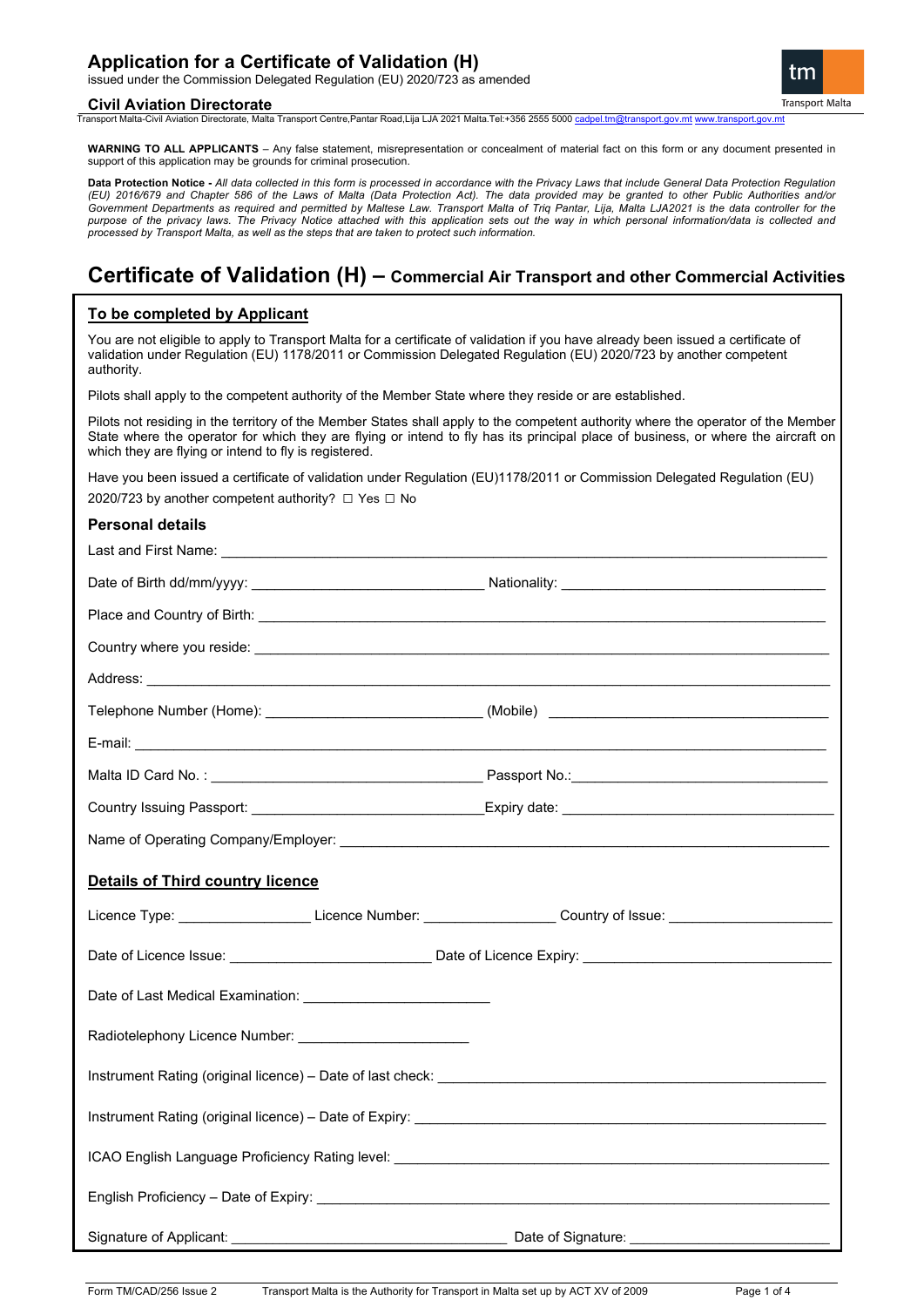**Civil Aviation Directorate** Transport Malta-Civil Aviation Directorate, Malta Transport Centre,Pantar Road,Lija LJA 2021 Malta.Tel:+356 2555 5000 [cadpel.tm@transport.gov.mt](mailto:cadpel.tm@transport.gov.mt) [www.transport.gov.mt](http://www.transport.gov.mt/)

# **Validation Conditions – Total Flying Hours Experience**

|          | To be completed by Applicant                                                                                                                                                         |                  |                                                                                  |
|----------|--------------------------------------------------------------------------------------------------------------------------------------------------------------------------------------|------------------|----------------------------------------------------------------------------------|
|          | Tick appropriate box below and complete required information on validation conditions applied for:                                                                                   |                  |                                                                                  |
|          | Attach copy of pages of logbook to show required experience. Write name, licence number and signature on each page.                                                                  |                  |                                                                                  |
| ப        | Commercial air transport in multi-pilot helicopters as PIC in VFR and IFR operations                                                                                                 |                  | (Minimum 1000hrs + $ATPL(H)$ + valid IR))                                        |
| ⊔        | Commercial air transport in multi-pilot helicopters as PIC in VFR operations                                                                                                         |                  | (Minimum 1000hrs + $ATPL(H)$ )                                                   |
| ⊔        | Commercial air transport in multi-pilot helicopters as co-pilot in VFR and IFR operations                                                                                            |                  |                                                                                  |
| ⊔        | Commercial air transport in multi-pilot helicopters as co-pilot in VFR operations                                                                                                    |                  | (Minimum 1000hrs + $ATPL(H)$ )                                                   |
| ⊔        | Commercial air transport in multi-pilot helicopters as co-pilot                                                                                                                      |                  |                                                                                  |
|          | (*) Attach proof of pass in theoretical examinations ICAO ATPL(H)                                                                                                                    |                  |                                                                                  |
| ⊔        | Commercial air transport in single-pilot helicopters as PIC<br>Hours as PIC in commercial air transport since gaining an IR: __________________________(Minimum 1000hrs + CPL(H)/IR) |                  |                                                                                  |
|          |                                                                                                                                                                                      |                  |                                                                                  |
|          | Commercial activities in helicopters in operations other than commercial air transport                                                                                               |                  |                                                                                  |
|          |                                                                                                                                                                                      |                  |                                                                                  |
|          | 1. Hours in helicopters other than those certified under CS-27/29 or equivalent: ___________________                                                                                 |                  | (Minimum 700hrs + ICAO ATPL(H) with or without IR privileges, CPL(H)/IR, CPL(H)) |
|          | 2. Hours in the activity role for which validation is sought:                                                                                                                        | (Minimum 200hrs) |                                                                                  |
|          | 3. Hours in that role in the last 12 months:                                                                                                                                         | (Minimum 50hrs)  |                                                                                  |
|          | <b>Licence to be Validated details</b>                                                                                                                                               |                  |                                                                                  |
|          |                                                                                                                                                                                      | Type1            | Type2                                                                            |
| 1.<br>2. | Type of aircraft<br>Date of last licence Proficiency Check<br>(for original licence) on Type                                                                                         |                  |                                                                                  |
| 3        | Date of Expiry of type rating on original Licence<br>(Date by which next Licensing Proficiency Check<br>for original licence is required)                                            |                  |                                                                                  |
| 4.       | Total as pilot-in-command on type                                                                                                                                                    |                  |                                                                                  |
| 5.       | PIC on type in last 6 months                                                                                                                                                         |                  |                                                                                  |
| 6.       | Total as co-pilot on type                                                                                                                                                            |                  |                                                                                  |
| 7.       | Co-pilot on type in last 6 months                                                                                                                                                    |                  |                                                                                  |
|          |                                                                                                                                                                                      |                  |                                                                                  |

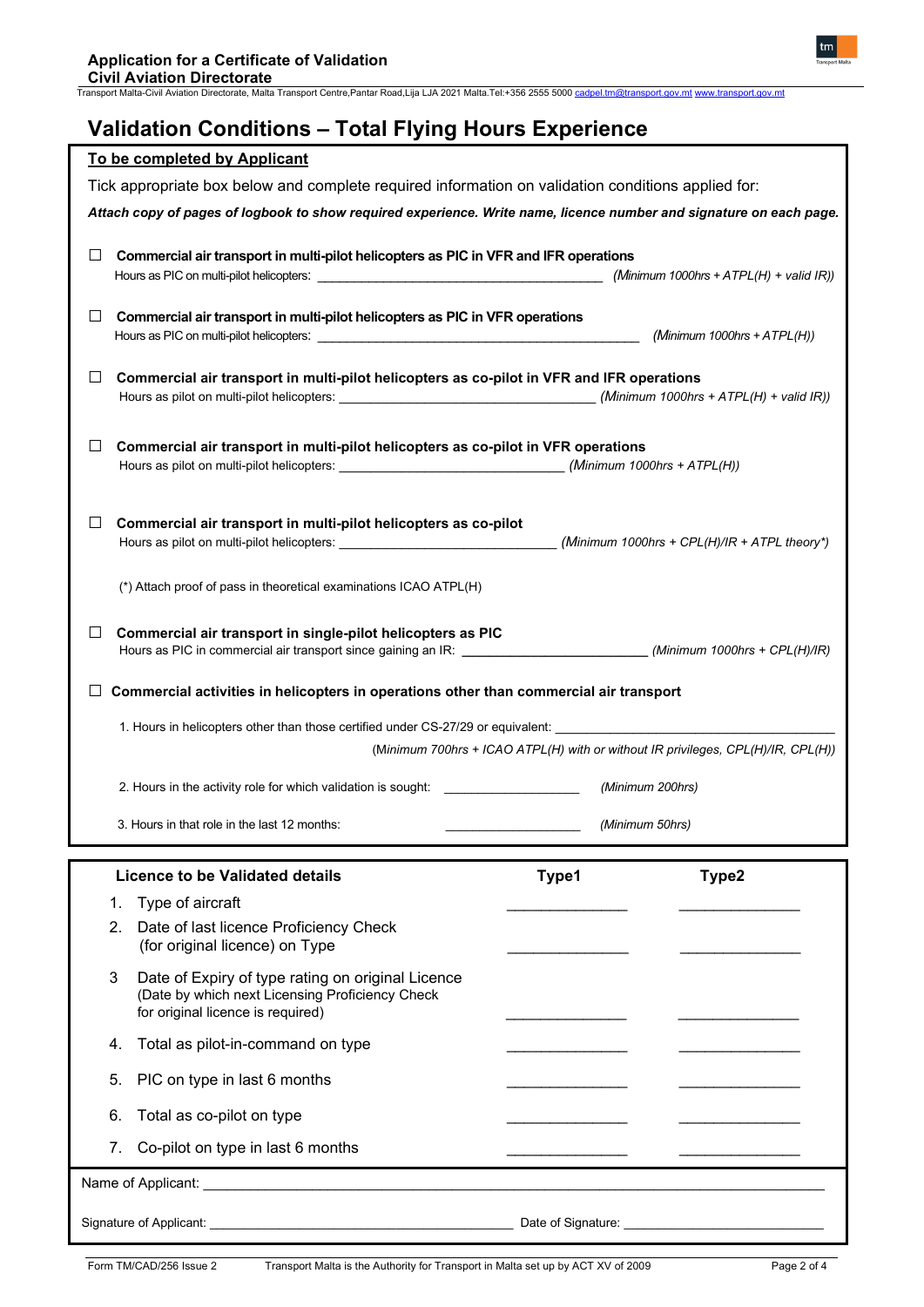| Transport Malta-Civil Aviation Directorate, Malta Transport Centre,Pantar Road,Lija LJA 2021 Malta.Tel:+356 2555 5000 <u>cadpel.tm@transport.gov.mt www.transport.gov.m</u> |                                                                                                                            |  |  |
|-----------------------------------------------------------------------------------------------------------------------------------------------------------------------------|----------------------------------------------------------------------------------------------------------------------------|--|--|
| To be completed by operator / employer                                                                                                                                      |                                                                                                                            |  |  |
| Last and First Name of Pilot:                                                                                                                                               |                                                                                                                            |  |  |
| Capacity in which pilot will be employed:                                                                                                                                   |                                                                                                                            |  |  |
| Purpose for which validation is required:                                                                                                                                   |                                                                                                                            |  |  |
| Period required:                                                                                                                                                            | (Maximum 1 year)                                                                                                           |  |  |
| Type/s of aircraft:                                                                                                                                                         |                                                                                                                            |  |  |
| Name and Address of Operator / Employer:                                                                                                                                    |                                                                                                                            |  |  |
| Name of person completing this Section:                                                                                                                                     |                                                                                                                            |  |  |
| Designation:                                                                                                                                                                |                                                                                                                            |  |  |
| Telephone No.:                                                                                                                                                              |                                                                                                                            |  |  |
| Signature of person completing this section                                                                                                                                 | Date of Signature: ______________                                                                                          |  |  |
| <b>SUBMISSION INSTRUCTIONS</b>                                                                                                                                              |                                                                                                                            |  |  |
| Send the completed application form to: TRANSPORT MALTA,<br><b>Civil Aviation Directorate,</b><br><b>Personnel Licensing Section,</b><br>Pantar Road,<br>Lija, LJA 2021     |                                                                                                                            |  |  |
|                                                                                                                                                                             |                                                                                                                            |  |  |
| Malta.<br>section before the certificate of validation is collected)                                                                                                        | Documents Required: (Copies may be sent but all original Certificates must be submitted to the Personnel Licensing         |  |  |
| $\Box$ Original Third Country Licence                                                                                                                                       |                                                                                                                            |  |  |
| Original Third Country Medical Certificate                                                                                                                                  |                                                                                                                            |  |  |
| Logbook<br>⊔                                                                                                                                                                |                                                                                                                            |  |  |
| Skill test form covering Part-FCL Type/Class Revalidation requirements.                                                                                                     |                                                                                                                            |  |  |
| Malta Part-MED Class 1 Medical Certificate                                                                                                                                  |                                                                                                                            |  |  |
| Passport or Malta ID card<br>ப                                                                                                                                              |                                                                                                                            |  |  |
| Verification of licence by State of License Issue.<br>ப                                                                                                                     |                                                                                                                            |  |  |
| Certification of knowledge of operational requirements and Part-FCL<br>⊔                                                                                                    |                                                                                                                            |  |  |
| Examiner's authorisation (must be in accordance with Part-FCL Subpart K)                                                                                                    |                                                                                                                            |  |  |
| TM CAD authorisation to examiner to conduct skill test                                                                                                                      |                                                                                                                            |  |  |
|                                                                                                                                                                             | Third Country Certificate of English Language Proficiency if level/date of expiry is not endorsed on third country licence |  |  |
| TM CAD English Language Proficiency certificate<br>ப                                                                                                                        |                                                                                                                            |  |  |
| FSTD Approval Certificate according to Part-ARA.                                                                                                                            |                                                                                                                            |  |  |